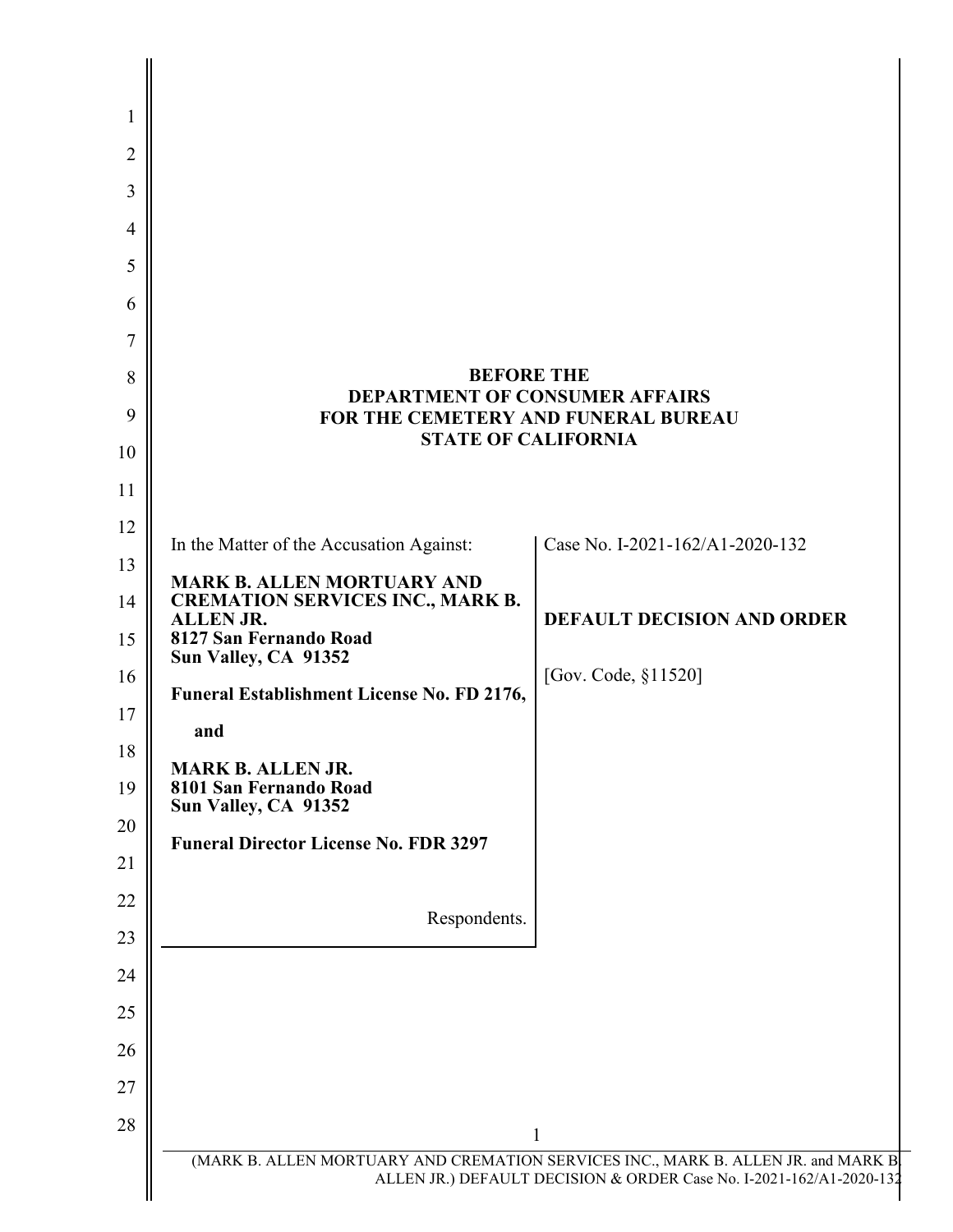<span id="page-1-0"></span>

| $\mathbf{1}$   | <b>FINDINGS OF FACT</b>                                                                                                                                  |
|----------------|----------------------------------------------------------------------------------------------------------------------------------------------------------|
| $\overline{2}$ | 1.<br>On or about July 2, 2021, Complainant Gina Sanchez, in her official capacity as the                                                                |
| 3              | Bureau Chief of the Cemetery and Funeral Bureau (Bureau), Department of Consumer Affairs,                                                                |
| 4              | filed Accusation No. I-2021-162/A1-2020-132 against Mark B. Allen Mortuary and Cremation                                                                 |
| 5              | Services Inc., Mark B. Allen Jr. (Respondent) before the Director of the Department of                                                                   |
| 6              | Consumer Affairs (Director). (Accusation attached as Exhibit A.)                                                                                         |
| 7              | 2.<br>On or about September 5, 2013, the Cemetery and Funeral Bureau (Bureau) issued                                                                     |
| 8              | Funeral Establishment License No. FD 2176 to Respondent. The Funeral Establishment License                                                               |
| 9              | expires on September 30, 2021, unless renewed.                                                                                                           |
| 10             | 3.<br>On or about October 25, 2010, the Bureau issued Funeral Director License No. FDR                                                                   |
| 11             | 3297 to Mark B. Allen Jr. (Respondent Allen). The Funeral Director License was in full force and                                                         |
| 12             | effect at all times relevant to the charges brought herein and will expire on October 31, 2021,                                                          |
| 13             | unless renewed.                                                                                                                                          |
| 14             | On or about July 6, 2021, Respondents were served by Certified and First Class Mail<br>4                                                                 |
| 15             | copies of the Accusation No. I-2021-162/A1-2020-132, Statement to Respondent, Notice of                                                                  |
| 16             | Defense, Request for Discovery, and Discovery Statutes (Government Code sections 11507.5,                                                                |
| 17             | 11507.6, and 11507.7) at Respondents' address of record which, pursuant to California Code of                                                            |
| 18             | Regulations, title 16, section 1203, is required to be reported and maintained with the Bureau.                                                          |
| 19             | Respondents' address of record was and is:                                                                                                               |
| 20             | 8127 San Fernando Road                                                                                                                                   |
| 21             | Sun Valley, CA 91352                                                                                                                                     |
| 22             |                                                                                                                                                          |
| 23             | 8101 San Fernando Road                                                                                                                                   |
| 24             | Sun Valley, CA 91352                                                                                                                                     |
| 25             | 5.<br>Services of the Accusation was effective as a matter of law under the provisions of                                                                |
| 26             | Government Code section 11505(c) and/or Business and Professions Code section 124.                                                                       |
| 27             | Government Code section 11506(c) states, in pertinent part:<br>6.                                                                                        |
| 28             | (c) The respondent shall be entitled to a hearing on the merits if the respondent                                                                        |
|                | (MARK B. ALLEN MORTUARY AND CREMATION SERVICES INC., MARK B. ALLEN JR. and MARK B<br>ALLEN JR.) DEFAULT DECISION & ORDER Case No. I-2021-162/A1-2020-132 |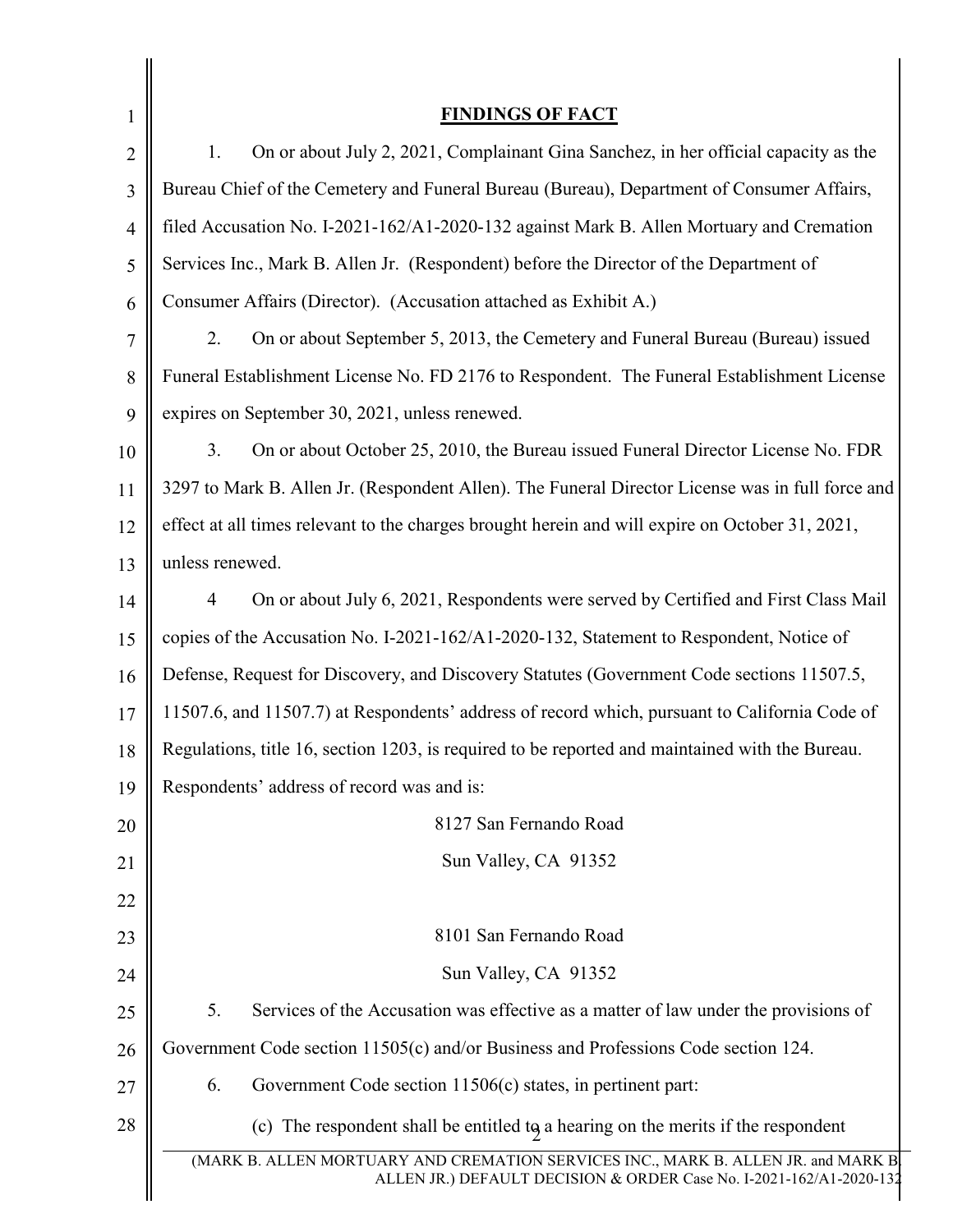<span id="page-2-0"></span>

| 1<br>2         | files a notice of defense  and the notice shall be deemed a specific denial of all<br>parts of the accusation not expressly admitted. Failure to file a notice of defense<br>shall constitute a waiver of respondent's right to a hearing, but the agency in its<br>discretion may nevertheless grant a hearing. |
|----------------|------------------------------------------------------------------------------------------------------------------------------------------------------------------------------------------------------------------------------------------------------------------------------------------------------------------|
| 3              | The Bureau takes official notice of its records and the fact that Respondents failed to<br>7.                                                                                                                                                                                                                    |
| $\overline{4}$ | file a Notice of Defense within 15 days after Services upon them of the Accusation, and therefore                                                                                                                                                                                                                |
| 5              | waived their right to a hearing on the merits of Accusation No. I-2021-162/A1-2020-132.                                                                                                                                                                                                                          |
| 6              | 8.<br>California Government Code section 11520(a) states, in pertinent part:                                                                                                                                                                                                                                     |
| 7<br>8         | (a) If the respondent either fails to file a notice of defense $\dots$ or to appear at<br>the hearing, the agency may take action based upon the respondent's express<br>admissions or upon other evidence and affidavits may be used as evidence without                                                        |
| 9              | any notice to respondent                                                                                                                                                                                                                                                                                         |
| 10             | 9.<br>Pursuant to its authority under Government Code section 11520, the Director finds                                                                                                                                                                                                                          |
| 11             | Respondents are in default. The Director will take action without further hearing and, based on                                                                                                                                                                                                                  |
| 12             | the relevant evidence contained in the Default Decision Investigatory Evidence Packet in this                                                                                                                                                                                                                    |
| 13             | matter, as well as taking official notice of all the investigatory reports, exhibits and statements                                                                                                                                                                                                              |
| 14             | contained therein on file at the Director's offices regarding the allegations contained in                                                                                                                                                                                                                       |
| 15             | Accusation No. I-2021-162/A1-2020-132, finds that the charges and allegations in Accusation                                                                                                                                                                                                                      |
| 16             | No. I-2021-162/A1-2020-132, are separately and severally, found to be true and correct by clear                                                                                                                                                                                                                  |
| 17             | and convincing evidence.                                                                                                                                                                                                                                                                                         |
| 18             | 10. The Director finds that the actual costs for Investigation and Enforcement are                                                                                                                                                                                                                               |
| 19             | \$28,739.17 as of July 28, 2021.                                                                                                                                                                                                                                                                                 |
| 20             | <b>DETERMINATION OF ISSUES</b>                                                                                                                                                                                                                                                                                   |
| 21             | Based on the foregoing findings of fact, Respondent and Respondent Allen have<br>1.                                                                                                                                                                                                                              |
| 22             | subjected its Funeral Establishment License No. FD 2176 and Funeral Director License No. FDR                                                                                                                                                                                                                     |
| 23             | 3297 to discipline.                                                                                                                                                                                                                                                                                              |
| 24             | The agency has jurisdiction to adjudicate this case by default.<br>2.                                                                                                                                                                                                                                            |
| 25             | The Director is authorized to revoke Respondent's Funeral Establishment License and<br>3.                                                                                                                                                                                                                        |
| 26             | Respondent Allen's Funeral Director License based upon the following violations alleged in the                                                                                                                                                                                                                   |
| 27             | Accusation which are supported by the evidence contained in the Default Decision Investigatory                                                                                                                                                                                                                   |
| 28             | Evidence Packet in this case:<br>3                                                                                                                                                                                                                                                                               |
|                | (MARK B. ALLEN MORTUARY AND CREMATION SERVICES INC., MARK B. ALLEN JR. and MARK B<br>ALLEN JR.) DEFAULT DECISION & ORDER Case No. I-2021-162/A1-2020-132                                                                                                                                                         |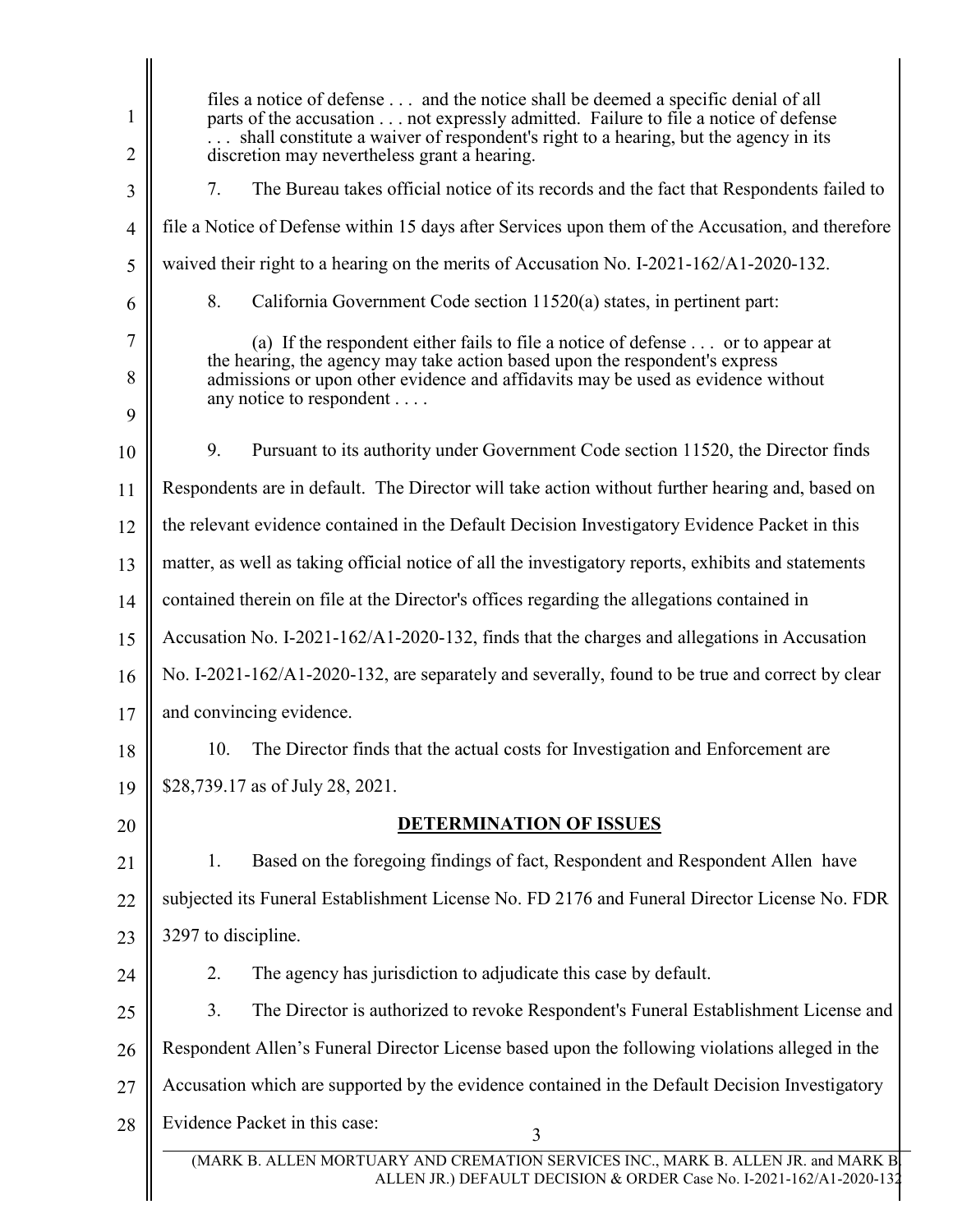<span id="page-3-0"></span>

| 1              |                                                                                                                                                          |
|----------------|----------------------------------------------------------------------------------------------------------------------------------------------------------|
| $\overline{2}$ | Unpermitted Storage of Human Remains - Business and Professions Code section<br>a.                                                                       |
| 3              | 7616 subsection (a) subdivision (1)                                                                                                                      |
| $\overline{4}$ | Failure to Maintain Records - Business and Professions Code section 7685.2<br>$\mathbf b$ .                                                              |
| 5              | subsection (b)                                                                                                                                           |
| 6              | Failure to Cooperate with Investigation – Business and Professions Code section<br>c.                                                                    |
| 7              | 7687                                                                                                                                                     |
| 8              | Unprofessional Conduct - Business and Professions Code section 7707<br>d.                                                                                |
| 9              | Failure to File Death Certificate in Timely Manner - Health and Safety Code section<br>e.                                                                |
| 10             | 102775                                                                                                                                                   |
| 11             | f.<br>Failure of Licensed Funeral Director to Supervise and Control - California Code of                                                                 |
| 12             | Regulations, title 16, section 1204, subdivision (b)                                                                                                     |
| 13             | Failure to Properly Complete and Submit Forms - California Code of Regulations,<br>g.                                                                    |
| 14             | title 16, section 1214                                                                                                                                   |
| 15             |                                                                                                                                                          |
| 16             |                                                                                                                                                          |
| 17             |                                                                                                                                                          |
| 18             |                                                                                                                                                          |
| 19             |                                                                                                                                                          |
| 20             |                                                                                                                                                          |
| 21             |                                                                                                                                                          |
| 22             |                                                                                                                                                          |
| 23             |                                                                                                                                                          |
| 24             |                                                                                                                                                          |
| 25             |                                                                                                                                                          |
| 26             |                                                                                                                                                          |
| 27             |                                                                                                                                                          |
| 28             | $\overline{4}$                                                                                                                                           |
|                | (MARK B. ALLEN MORTUARY AND CREMATION SERVICES INC., MARK B. ALLEN JR. and MARK B<br>ALLEN JR.) DEFAULT DECISION & ORDER Case No. I-2021-162/A1-2020-132 |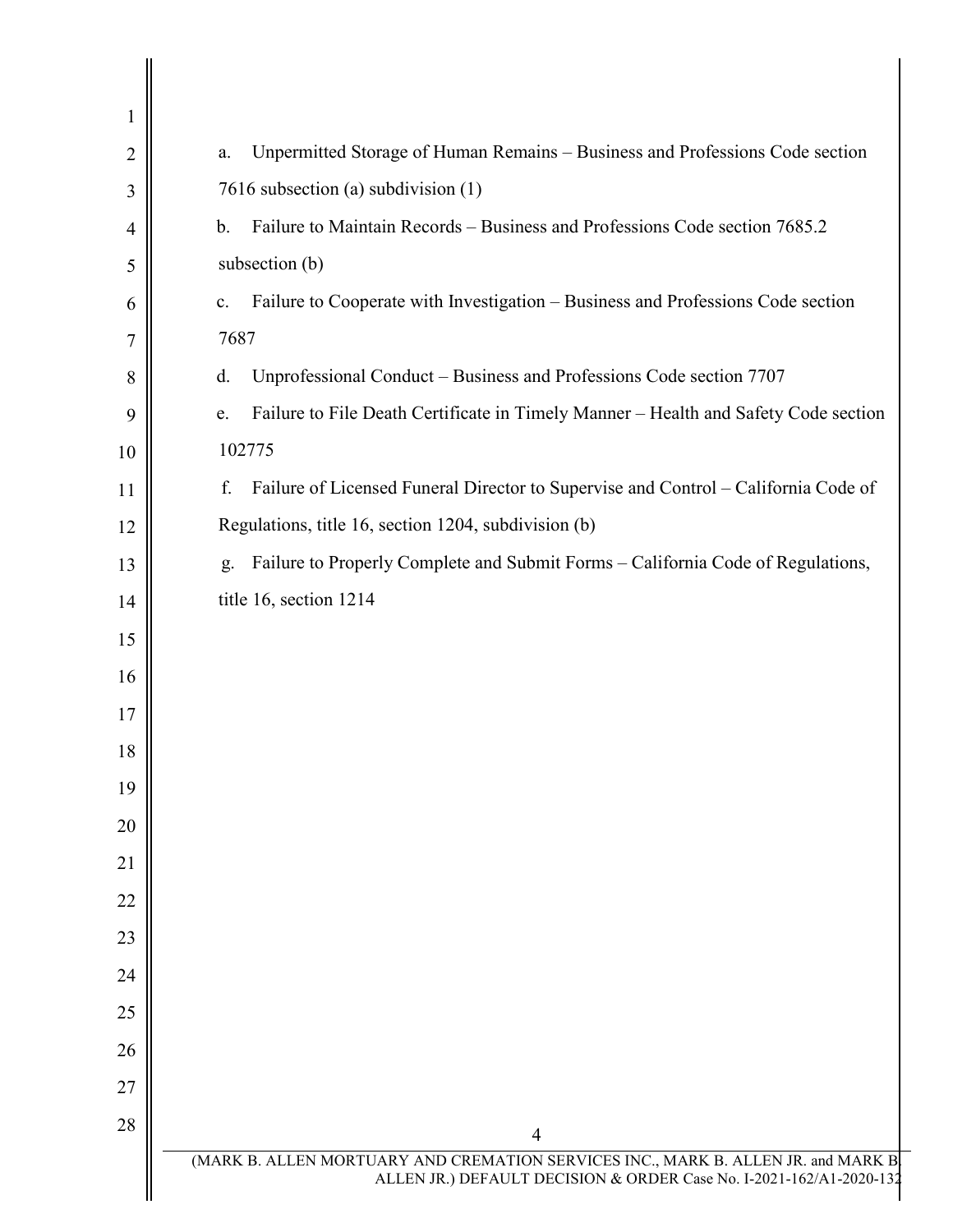| <b>ORDER</b>                                                                                    |
|-------------------------------------------------------------------------------------------------|
| IT IS SO ORDERED that Funeral Establishment License No. FD 2176, issued to                      |
| Respondent Mark B. Allen Mortuary and Cremation Services Inc., Mark B. Allen Jr. and Funeral    |
| Director License No. FDR 3297, issued to Respondent Mark B. Allen Jr., are revoked.             |
| Pursuant to Government Code section 11520, subdivision (c), Respondents may serve a             |
| written motion requesting that the Decision be vacated and stating the grounds relied on within |
| seven (7) days after Services of the Decision on Respondents. The agency in its discretion may  |
| vacate the Decision and grant a hearing on a showing of good cause, as defined in the statute.  |
| September 28, 2021<br>This Decision shall become effective on                                   |
| August 13, 2021<br>It is so ORDERED                                                             |
|                                                                                                 |
| <b>SIGNATURE ON FILE</b><br><b>RYAN MARCROFT</b>                                                |
| DEPUTY DIRECTOR, LEGAL AFFAIRS<br>DEPARTMENT OF CONSUMER AFFAIRS                                |
|                                                                                                 |
|                                                                                                 |
| FINAL DEFAULT MARK B ALLEN.DOCX<br>DOJ Matter ID:LA2021601279                                   |
| Attachment:<br>Exhibit A: Accusation                                                            |
|                                                                                                 |
|                                                                                                 |
|                                                                                                 |
|                                                                                                 |
|                                                                                                 |
|                                                                                                 |
|                                                                                                 |
|                                                                                                 |
|                                                                                                 |
|                                                                                                 |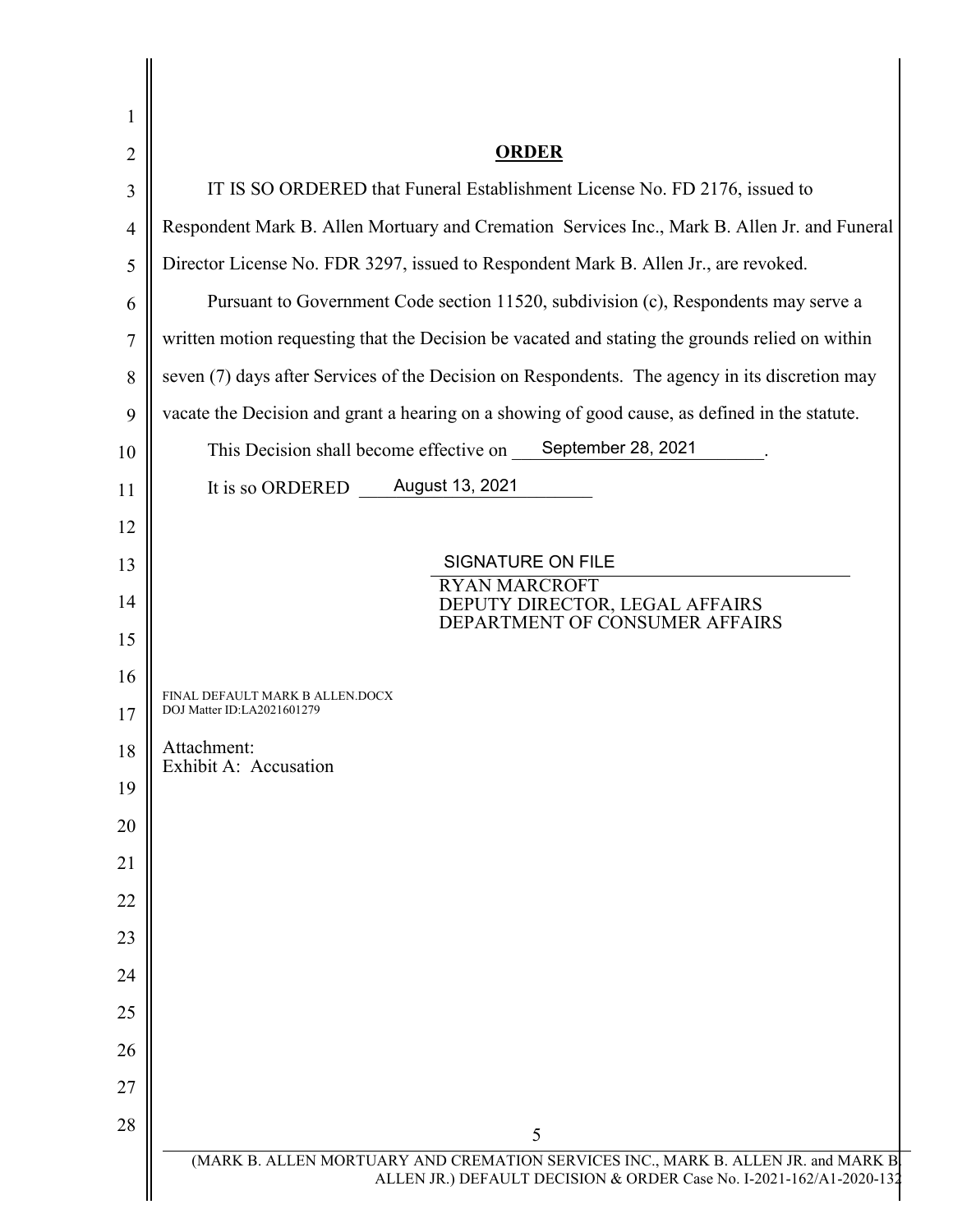## Exhibit A

Accusation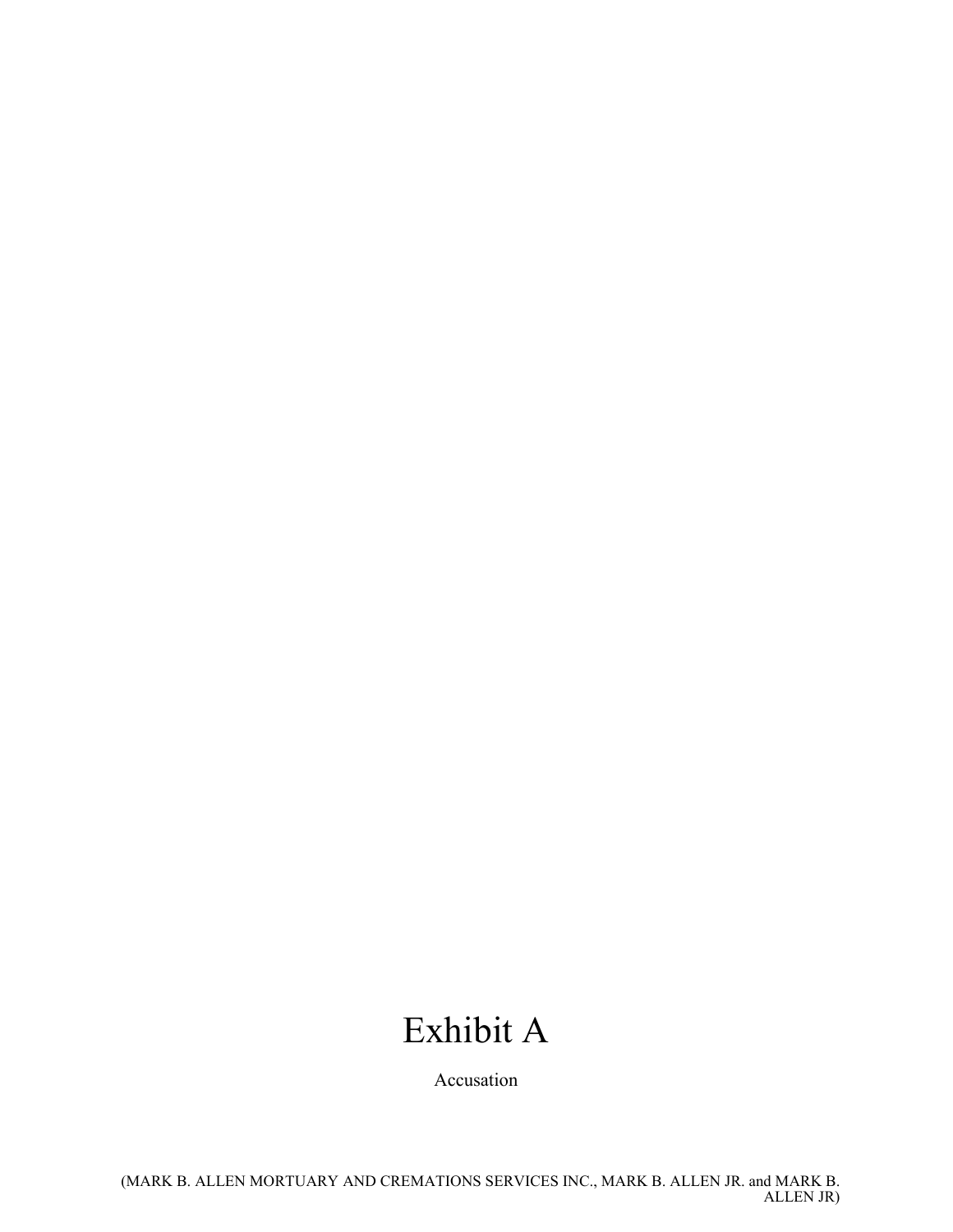| 1  | <b>ROB BONTA</b>                                                                   |                                 |
|----|------------------------------------------------------------------------------------|---------------------------------|
| 2  | Attorney General of California<br>ARMANDO ZAMBRANO                                 |                                 |
| 3  | <b>Supervising Deputy Attorney General</b><br>MELISSA TYNER                        |                                 |
| 4  | Deputy Attorney General<br>State Bar No. 269649                                    |                                 |
| 5  | 300 So. Spring Street, Suite 1702<br>Los Angeles, CA 90013                         |                                 |
| 6  | Telephone: (213) 269-6314<br>Facsimile: (916) 731-2126                             |                                 |
| 7  | E-mail: Melissa.Tyner@doj.ca.gov<br><b>Attorneys for Complainant</b>               |                                 |
| 8  |                                                                                    |                                 |
| 9  | <b>BEFORE THE</b><br><b>DEPARTMENT OF CONSUMER AFFAIRS</b>                         |                                 |
| 10 | FOR THE CEMETERY AND FUNERAL BUREAU<br><b>STATE OF CALIFORNIA</b>                  |                                 |
| 11 |                                                                                    |                                 |
| 12 |                                                                                    |                                 |
| 13 | In the Matter of the Accusation Against:                                           | Case No. I-2021-162/A1-2020-132 |
| 14 | <b>MARK B. ALLEN MORTUARY AND</b>                                                  |                                 |
| 15 | <b>CREMATION SERVICES INC., MARK B.</b><br><b>ALLENJR.</b>                         | <b>ACCUSATION</b>               |
| 16 | 8127 San Fernando Road                                                             |                                 |
| 17 | Sun Valley, CA 91352                                                               |                                 |
| 18 | <b>Funeral Establishment License No. FD 2176,</b>                                  |                                 |
| 19 | and                                                                                |                                 |
| 20 | <b>MARK B. ALLEN JR.</b>                                                           |                                 |
| 21 | 8101 San Fernando Road<br>Sun Valley, CA 91352                                     |                                 |
| 22 |                                                                                    |                                 |
| 23 | <b>Funeral Director License No. FDR 3297</b>                                       |                                 |
| 24 | Respondents.                                                                       |                                 |
| 25 |                                                                                    |                                 |
| 26 |                                                                                    |                                 |
| 27 |                                                                                    |                                 |
| 28 |                                                                                    | $\mathbf{1}$                    |
|    | (MARK B. ALLEN MORTUARY AND CREMATION SERVICES INC., MARK B. ALLEN JR. and MARK B. | ALLEN JR.) ACCUSATION           |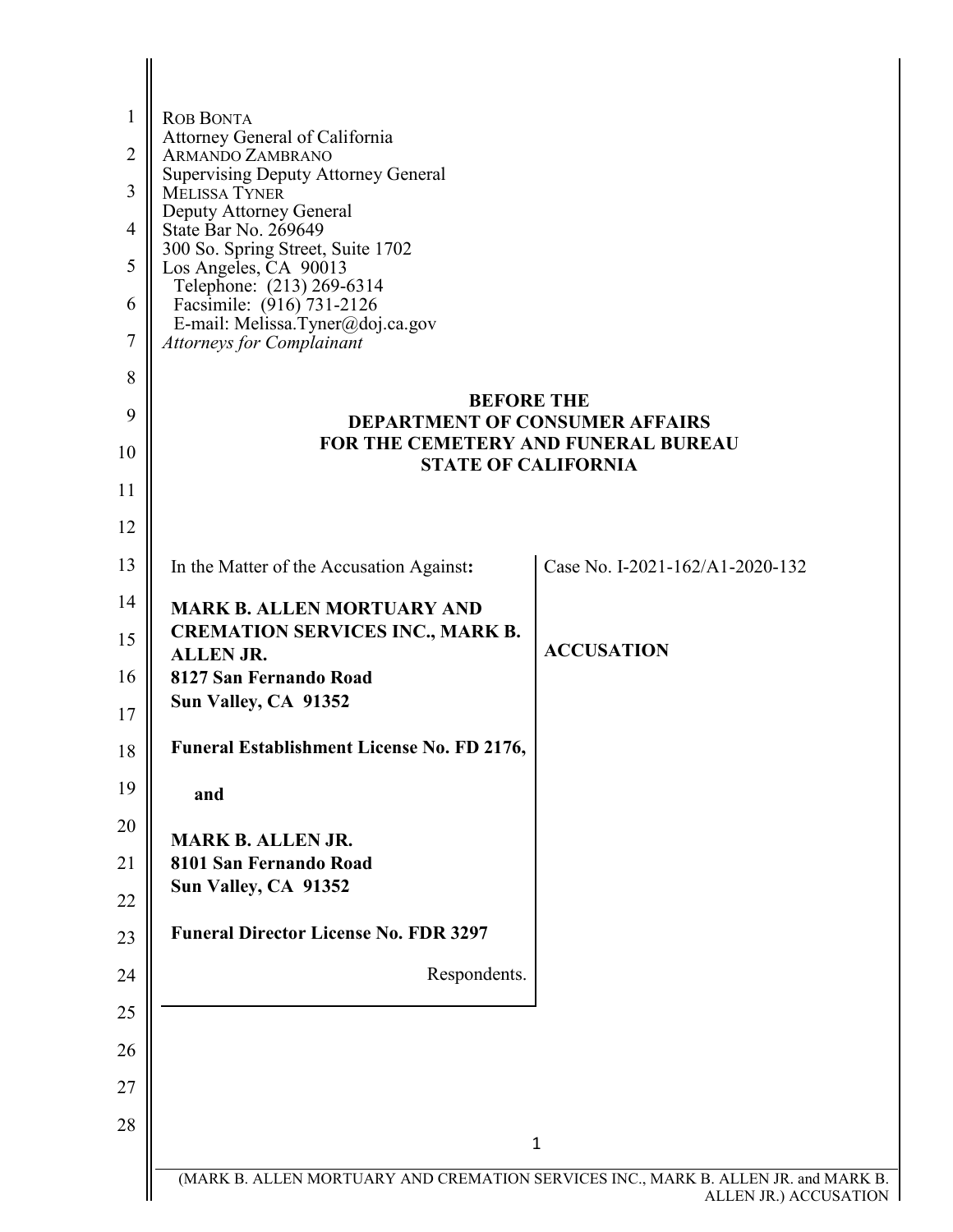| 1              |                                                                                                     |
|----------------|-----------------------------------------------------------------------------------------------------|
| $\overline{2}$ | <b>PARTIES</b>                                                                                      |
| 3              | Gina Sanchez (Complainant) brings this Accusation solely in her official capacity as<br>1.          |
| $\overline{4}$ | the Bureau Chief of the Cemetery and Funeral Bureau (Bureau), Department of Consumer                |
| 5              | Affairs.                                                                                            |
| 6              | On or about September 5, 2013, the Bureau issued Funeral Establishment License No.<br>2.            |
| 7              | FD 2176 to Mark B. Allen Mortuary and Cremation Services Inc., Mark B. Allen Jr.                    |
| 8              | (Respondent). The Funeral Establishment License expires on September 30, 2021, unless               |
| 9              | renewed.                                                                                            |
| 10             | 3.<br>On or about October 25, 2010, the Bureau issued Funeral Director License No. FDR              |
| 11             | 3297 to Mark B. Allen Jr. (Respondent Allen). The Funeral Director License was in full force        |
| 12             | and effect at all times relevant to the charges brought herein and will expire on October 31, 2021, |
| 13             | unless renewed.                                                                                     |
| 14             | <b>JURISDICTION</b>                                                                                 |
| 15             | This Accusation is brought before the Director of the Department of Consumer<br>4.                  |
| 16             | Affairs (Director) for the Bureau, under the authority of the following laws. All section           |
| 17             | references are to the Business and Professions Code (Code) unless otherwise indicated.              |
| 18             | 5. Section 118, subdivision (b), of the Code provides that the                                      |
| 19             | suspension/expiration/surrender/cancellation of a license shall not deprive the                     |
| 20             | Board/Registrar/Director of jurisdiction to proceed with a disciplinary action during the period    |
| 21             | within which the license may be renewed, restored, reissued or reinstated.                          |
| 22             | 6.<br>Section 7686 of the Code states:                                                              |
| 23             | "The bureau may suspend or revoke licenses, after proper notice and hearing to the licensee,        |
| 24             | if the licensee has been found guilty by the bureau of any of the acts or omissions constituting    |
| 25             | grounds for disciplinary action. The proceedings under this article shall be conducted in           |
| 26             | accordance with Chapter 5 of Part 1 of Division 3 of Title 2 of the Government Code, and the        |
| 27             | bureau shall have all the powers granted therein."                                                  |
| 28             | $\overline{2}$                                                                                      |
|                | (MARK B. ALLEN MORTUARY AND CREMATION SERVICES INC., MARK B. ALLEN JR. and MARK B.                  |
|                | ALLEN JR.) ACCUSATION                                                                               |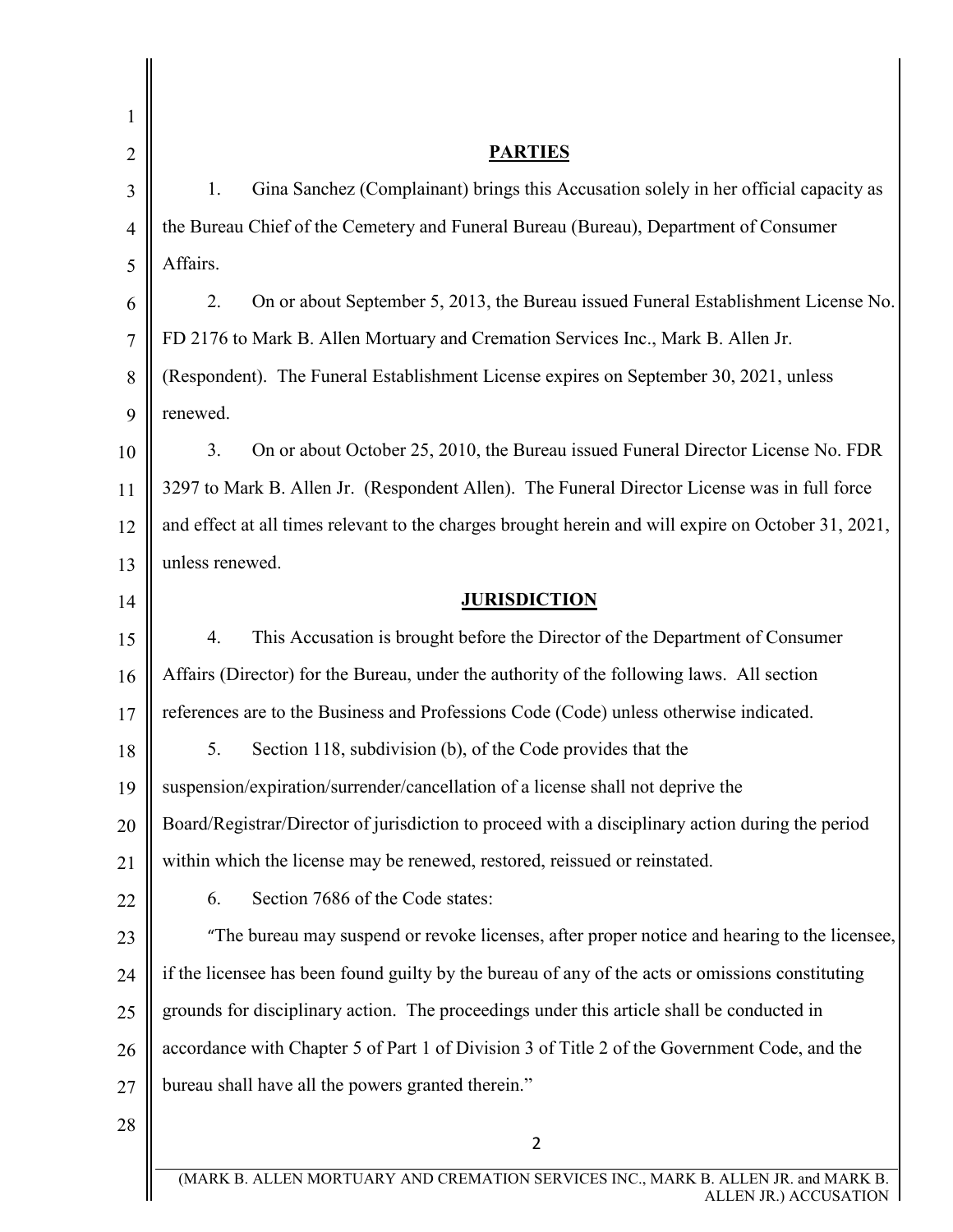| 1              | <b>STATUTORY PROVISIONS</b>                                                                                                                                                                                                                                                                                                                                       |
|----------------|-------------------------------------------------------------------------------------------------------------------------------------------------------------------------------------------------------------------------------------------------------------------------------------------------------------------------------------------------------------------|
| 2              | 7.<br>Section 7616 of the Code states:                                                                                                                                                                                                                                                                                                                            |
| 3              | (a) A licensed funeral establishment is a place of business conducted in a                                                                                                                                                                                                                                                                                        |
| 4              | building or separate portion of a building having a specific street address or location<br>and devoted exclusively to those activities as are incident, convenient, or related to                                                                                                                                                                                 |
| 5              | the preparation and arrangements, financial and otherwise, for the funeral,<br>transportation, burial or other disposition of human remains and including, but not<br>limited to, either of the following:                                                                                                                                                        |
| 6              | (1) A suitable room for the storage of human remains.                                                                                                                                                                                                                                                                                                             |
| 7              | 8.<br>Section 7633 of the Code states:                                                                                                                                                                                                                                                                                                                            |
| 8<br>9         | No funeral director shall charge a fee for filing a certificate of death or for providing<br>copies thereof in excess of fees set by statute for filing and providing certified copies of<br>such certificates.                                                                                                                                                   |
| 10             | Section 7685.2 of the Code states:<br>9.                                                                                                                                                                                                                                                                                                                          |
| 11             | (a) A funeral director shall not enter into a contract for furnishing services or                                                                                                                                                                                                                                                                                 |
| 12             | property in connection with the burial or other disposal of human remains until he or<br>she has first submitted to the potential purchaser of those services or property a                                                                                                                                                                                       |
| 13             | written or printed memorandum containing the following information, provided that<br>information is available at the time of execution of the contract:                                                                                                                                                                                                           |
| 14<br>15       | (1) The total charge for the funeral director's services and the use of his or her<br>facilities, including the preparation of the body and other professional services, and<br>the charge for the use of automotive and other necessary equipment.                                                                                                               |
| 16<br>17       | (2) An itemization of charges for the following merchandise as selected: the<br>casket, an outside receptacle, and clothing.                                                                                                                                                                                                                                      |
| 18<br>19<br>20 | (3) An itemization of fees or charges and the total amount of cash advances<br>made by the funeral director for transportation, flowers, cemetery, crematory, or<br>hydrolysis facility charges, newspaper notices, clergy honorarium, transcripts,<br>telegrams, long distance telephone calls, music, and any other advances as authorized<br>by the purchaser. |
| 21             | (4) An itemization of any other fees or charges not included above.                                                                                                                                                                                                                                                                                               |
| 22             | $(5)$ The total of the amount specified in paragraphs $(1)$ to $(4)$ , inclusive.                                                                                                                                                                                                                                                                                 |
| 23             | If the charge for any of the above items is not known at the time the contract is<br>entered into, the funeral director shall advise the purchaser of the charge therefor,                                                                                                                                                                                        |
| 24             | within a reasonable period after the information becomes available. All prices<br>charged for items covered under Sections 7685 and 7685.1 shall be the same as those                                                                                                                                                                                             |
| 25             | given under such sections.                                                                                                                                                                                                                                                                                                                                        |
| 26             | (b) A funeral establishment shall obtain from the person with the right to<br>control the disposition pursuant to Section 7100 of the Health and Safety Code, or the                                                                                                                                                                                              |
| 27             | person prearranging the cremation or hydrolysis and disposition of his or her own<br>remains, a signed declaration designating specific instructions with respect to the<br>disposition of cremated remains or hydrolyzed human remains. The bureau shall                                                                                                         |
| 28             | 3                                                                                                                                                                                                                                                                                                                                                                 |
|                | (MARK B. ALLEN MORTUARY AND CREMATION SERVICES INC., MARK B. ALLEN JR. and MARK B.<br>ALLEN JR.) ACCUSATION                                                                                                                                                                                                                                                       |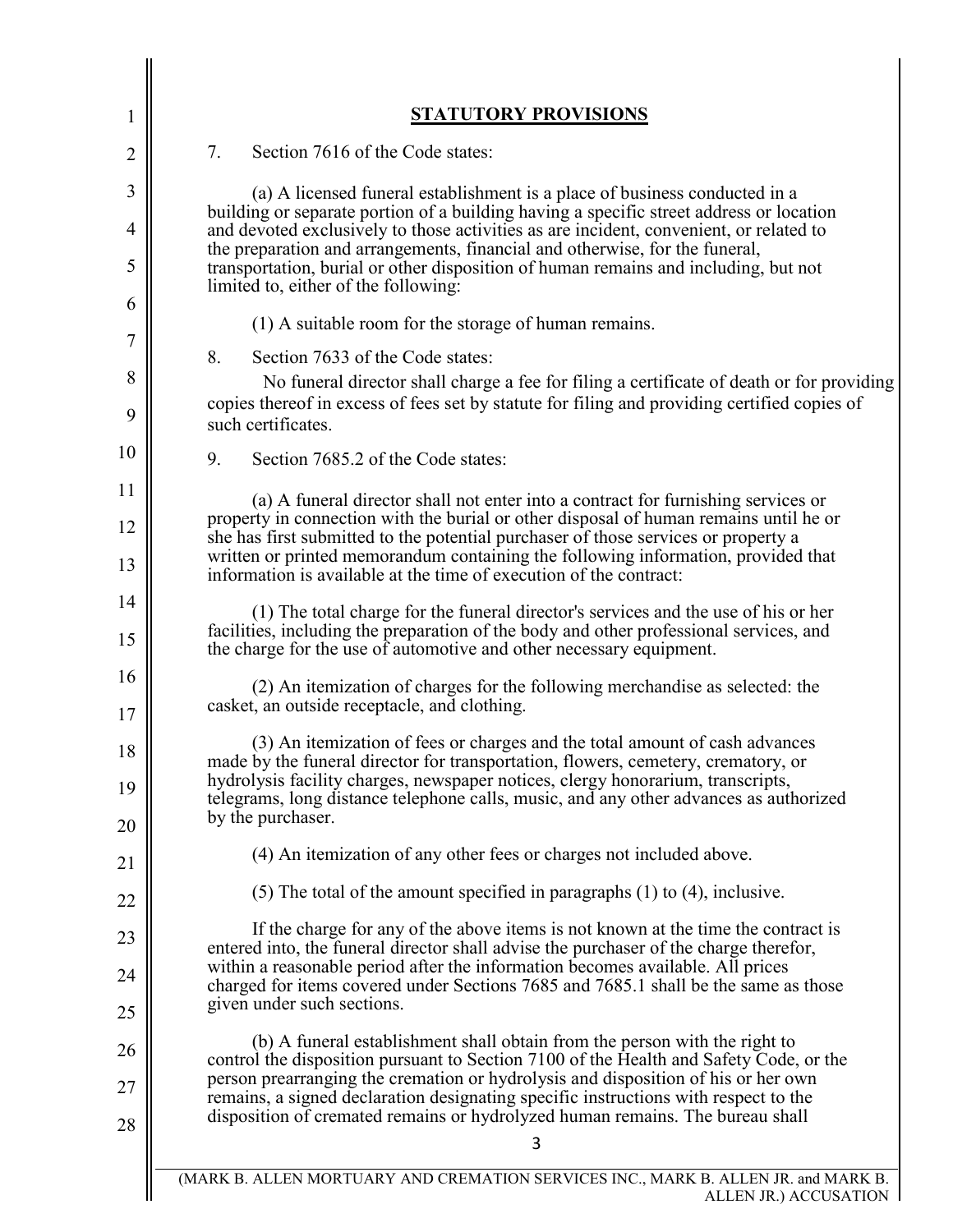make available a form upon which the declaration shall be made. The form shall hydrolyzed human remains may remove the remains in a durable container from the cannot accommodate all cremated remains or hydrolyzed human remains of the container or hydrolyzed human remains container at no additional cost, or place the 10. Section 7707 of the Code states: of funeral directing or embalming constitutes a ground for disciplinary action. 11. Health and Safety Code Section 102775 states: 12. California Code of Regulations, title 16, section 1204(b) states: over the conduct of said funeral establishment as is necessary to ensure full 5 10 15 20 25 1 2 3 4 6 7 8 9 11 12 13 14 16 17 18 19 21 22 23 24 26 27 28 include, but not be limited to, the names of the persons with the right to control the disposition of the cremated remains or hydrolyzed human remains and the person who is contracting for the cremation or hydrolysis services; the name of the deceased; the name of the funeral establishment in possession of the remains; the name of the crematorium or hydrolysis facility; and specific instructions regarding the manner, location, and other pertinent details regarding the disposition of cremated remains or hydrolyzed human remains. The form shall be signed and dated by the person arranging for the cremation or hydrolysis and the funeral director, employee, or agent of the funeral establishment in charge of arranging or prearranging the cremation or hydrolysis service. (c) A funeral director entering into a contract to furnish cremation or hydrolysis services shall provide to the purchaser of cremation or hydrolysis services, either on the first page of the contract for cremation or hydrolysis services, or on a separate page attached to the contract, a written or printed notice containing the following information: (1) A person having the right to control disposition of cremated remains or place of cremation, hydrolysis, or interment, pursuant to Section 7054.6 of the Health and Safety Code. (2) If the cremated remains container or hydrolyzed human remains container deceased, the crematory or hydrolysis facility shall provide a larger cremated remains excess in a second container that cannot easily come apart from the first, pursuant to Section 8345 of the Health and Safety Code. (d) This section shall become operative on July 1, 2020. Gross negligence, gross incompetence or unprofessional conduct in the practice Each death shall be registered with the local registrar of births and deaths in the district in which the death was officially pronounced or the body was found, within eight calendar days after death and prior to any disposition of the human remains. **REGULATORY PROVISIONS**  (b) The designated managing licensed funeral director of a licensed funeral establishment shall be responsible for exercising such direct supervision and control compliance with the Funeral Directors and Embalmers Law, the provisions of this chapter and the applicable provisions of the Health and Safety Code. Failure of the designated managing licensed funeral director and/or the licensed funeral establishment to exercise such supervision or control, or failure of the holder of the 4 (MARK B. ALLEN MORTUARY AND CREMATION SERVICES INC., MARK B. ALLEN JR. and MARK B.

ALLEN JR.) ACCUSATION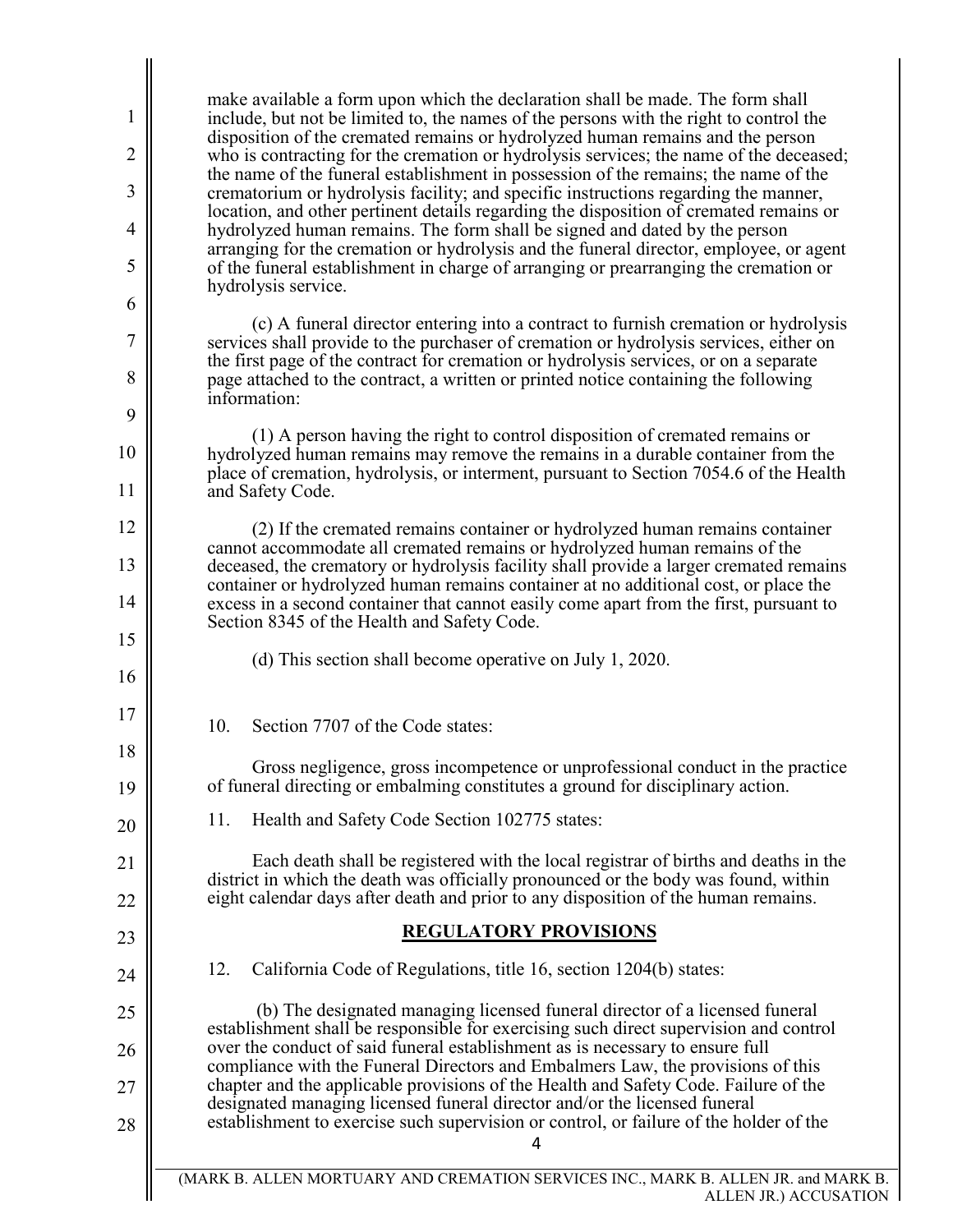| 1              | funeral establishment license to make such designation shall constitute a ground for<br>disciplinary action.                                                                                                                                                                                                                        |
|----------------|-------------------------------------------------------------------------------------------------------------------------------------------------------------------------------------------------------------------------------------------------------------------------------------------------------------------------------------|
| $\overline{2}$ | California Code of Regulations, title 16, section 1214 states:<br>13.                                                                                                                                                                                                                                                               |
| 3              | Except as otherwise provided in Health and Safety Code section 7304, human                                                                                                                                                                                                                                                          |
| $\overline{4}$ | remains shall not be embalmed without the express authorization of a person having<br>the legal right to control disposition of the remains. Such authorization, to either                                                                                                                                                          |
| 5<br>6         | accept or decline embalming, shall be secured by use of form 12-AUTH (rev. 11/14)<br>prescribed by the bureau and made a part of this regulation. The form shall be used in<br>the exact form set forth below, without additions, substitutions, or amendments, and<br>may be either a separate form or combined with another form. |
| $\overline{7}$ | <b>COST RECOVERY</b>                                                                                                                                                                                                                                                                                                                |
| 8              | 14.<br>Section 125.3 of the Code provides, in pertinent part, that the Bureau may request the                                                                                                                                                                                                                                       |
| 9              | administrative law judge to direct a licentiate found to have committed a violation or violations of                                                                                                                                                                                                                                |
| 10             | the licensing act to pay a sum not to exceed the reasonable costs of the investigation and                                                                                                                                                                                                                                          |
| 11             | enforcement of the case.                                                                                                                                                                                                                                                                                                            |
| 12             | <b>FACTUAL ALLEGATIONS</b>                                                                                                                                                                                                                                                                                                          |
| 13             | 15.<br>On or about June 22, 2020 the Bureau opened an investigation after receiving a                                                                                                                                                                                                                                               |
| 14             | complaint from D. R. <sup>1</sup> alleging the Respondent failed to return phone calls or provide updates on                                                                                                                                                                                                                        |
| 15             | her uncle, J. R. Namely, Respondent failed to release J. R.'s death certificates to the family or                                                                                                                                                                                                                                   |
| 16             | provide confirmation that his cremated remains had been scattered as requested.                                                                                                                                                                                                                                                     |
| 17             | 16.<br>The investigation found that there were two different versions of the Declaration for                                                                                                                                                                                                                                        |
| 18             | Disposition of Cremated Remains for J. R. One copy, signed by D. R. on April 15, 2020, stated                                                                                                                                                                                                                                       |
| 19             | that J. R. would be cremated by All Caring Solutions. However, All Caring Solutions dissolved                                                                                                                                                                                                                                       |
| 20             | their business relationship with Respondent on or about November 20, 2019. The other version of                                                                                                                                                                                                                                     |
| 21             | the Declaration for Disposition of Cremated Remains for J. R stated that Evergreen Crematory                                                                                                                                                                                                                                        |
| 22             | would cremate the remains. Neither copy was the correct version of the document provided by the                                                                                                                                                                                                                                     |
| 23             | Bureau. On or about April 15, 2020, D. R. also signed an Authorization to Accept of Decline                                                                                                                                                                                                                                         |
| 24             | Embalming wherein the deceased was to be stored at All Caring Solutions.                                                                                                                                                                                                                                                            |
| 25             | The investigation revealed that J. R. died on April 10, 2020, and the death certificate<br>17.                                                                                                                                                                                                                                      |
| 26             | information was provided by the family to Respondents on April, 16, 2020. The death certificate                                                                                                                                                                                                                                     |
| 27             |                                                                                                                                                                                                                                                                                                                                     |
| 28             | <sup>1</sup> Initials are used in lieu of full names in order to protect the privacy rights of said individuals.                                                                                                                                                                                                                    |
|                | (MARK B. ALLEN MORTUARY AND CREMATION SERVICES INC., MARK B. ALLEN JR. and MARK B.                                                                                                                                                                                                                                                  |

<span id="page-10-0"></span>ALLEN JR.) ACCUSATION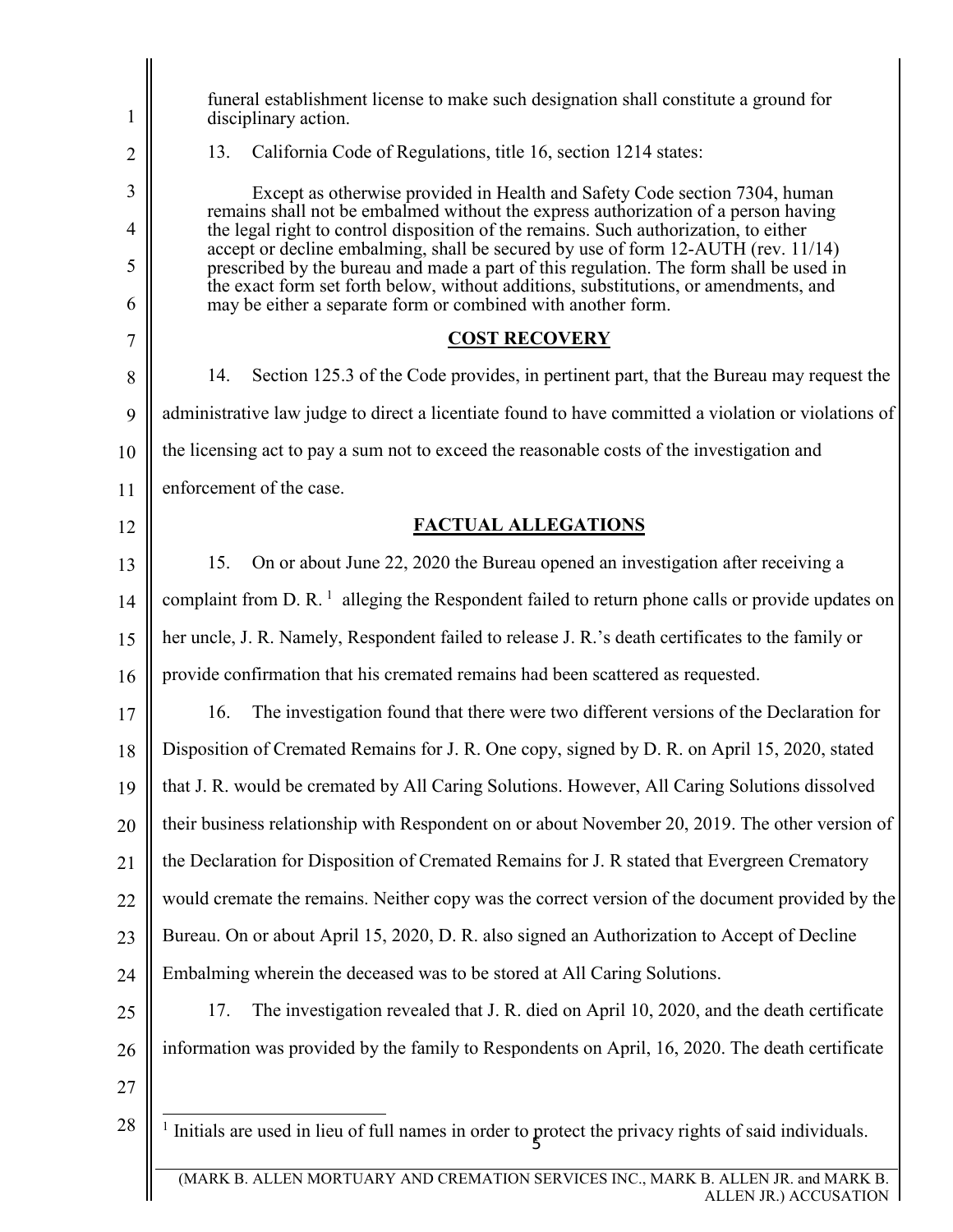<span id="page-11-0"></span> was not filed by Respondents until May 20, 2020, 40 (forty) days after the provision of • June 22, 2020 called and left message • July 1, 2020 called and left message • July 6, 2020 called and left message employees were present. The Bureau field representative called Respondent and was told no one 21. On or about July 29, 2020, during the Bureau field representative's site visit to Mark B. Allen Mortuary and Cremation Services he observed a cold storage room that contained the 5 10 15 20 25 1 2 3 4 6 7 8 9 11 12 13 14 16 17 18 19 21 22 23 24 26 27 28 information. 18. Over the course of the investigation, the Bureau field representative made multiple attempts to contact Respondent regarding the status of the remains of J. R. Specifically, the Bureau field representative made the following attempts to contact Respondent: • July 9, 2020 called and left message • July 9, 2020 mailed letter to Respondent requiring response by July 24, 2020. 19. On or about July 17, 2020, the Bureau field representative travelled to Mark B. Allen Mortuary and Cremation Services. The front and back doors of the building were locked and no was at the facility and no one could help him. 20. On or about July 29, 2020, the Bureau field representative returned to the premises. Respondent stated that J. R.'s cremated remains were given to Captain Johnnie Lee to be scattered at sea. However, the Bureau field representative observed the cremation container for J. R. still in the cremation vault during his site visit. remains of two decedents wrapped in sheets on a rolling table, two decedents in cremation containers, and one decedent in a casket (a total of five individuals on site). The Bureau representative estimated the temperature in the unpermitted cold storage room was approximately 60 (sixty) degrees Fahrenheit and shared his concern about the temperature not being cold enough to slow or stop decomposition to Respondent. 22. Further investigation into the Bureau's records and zoning information revealed the building is not zoned to permit the storage of human remains onsite and there was no approval from the Bureau for such storage. Respondent submitted an application to the Bureau on October 6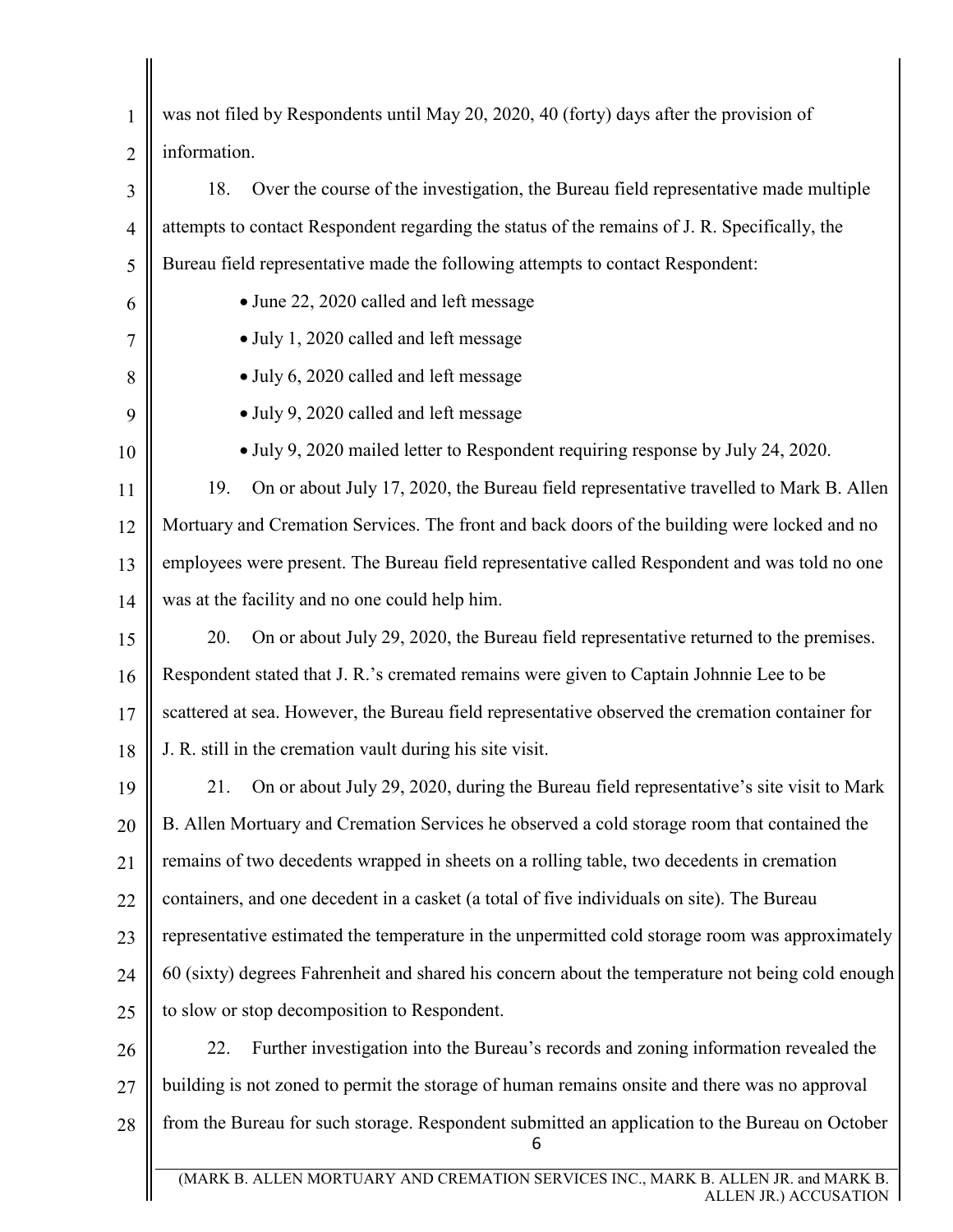remedy before his application would be approved. To date, the Bureau has received no further 8, 2020, for preparation and storage and on or about November 2, 2020, the Bureau issued a deficiency letter explaining why the request was denied and what Respondent would need to information from Respondent.

<span id="page-12-0"></span>1

2

3

4

 During the site visit the Bureau field representative immediately noticed the strong, noxious odor of decomposition inside Respondent's facility. The Bureau field representative discovered several 5 10 6 7 8  $\overline{Q}$ 23. On or about February 24, 2021, the Bureau field representative conducted another site visit to Mark B. Allen Mortuary and Cremation Services following up on additional consumer complaints regarding the failure to release remains of family members for final dispositions. remains in the unpermitted cold storage unit.

11 12 24. On or about April 17, 2021, the Bureau received a complaint from V. A. alleging the Respondents failed to cremate the body of her father, H. A. and failed to return phone calls.

 facility. 15 13 14 16 17 18 19 25. On or about April 23, 2021, the Bureau field representative received a phone call from a Los Angeles Police Department Detective in the Foothill Division (Detective). The Detective stated that his office received multiple complaints about Respondent Allen withholding the remains of decedents from families. The Detective also shared that he visited Respondent Allen's facility on April 22, 2021, and noticed a very strong, foul odor of decomposition in and around the building. The Bureau initiated coordination effort to remove the remains from Respondent's

 employees from the Los Angeles Coroner's Office also arrived. The remains of 11 (eleven) 20 25 21 22 23 24 26 27 28 26. On or about April 27, 2021, the Bureau field representative arrived at Mark B. Allen Mortuary and Cremation Services and could smell the odor of decomposition from the exterior of the building. The Bureau field representative also observed a small swarm of flies buzzing around the exterior exhaust vent from the unpermitted cold storage. The Detective and approximately six individuals were discovered in the cold storage unit. The smell of decomposition was foul and overwhelmingly strong. Ultimately, 9 (nine) of the 11 (eleven) remains were removed from the unpermitted cold storage unit at Respondents facility. The body of H. A. was among the remains in the unpermitted cold storage.

7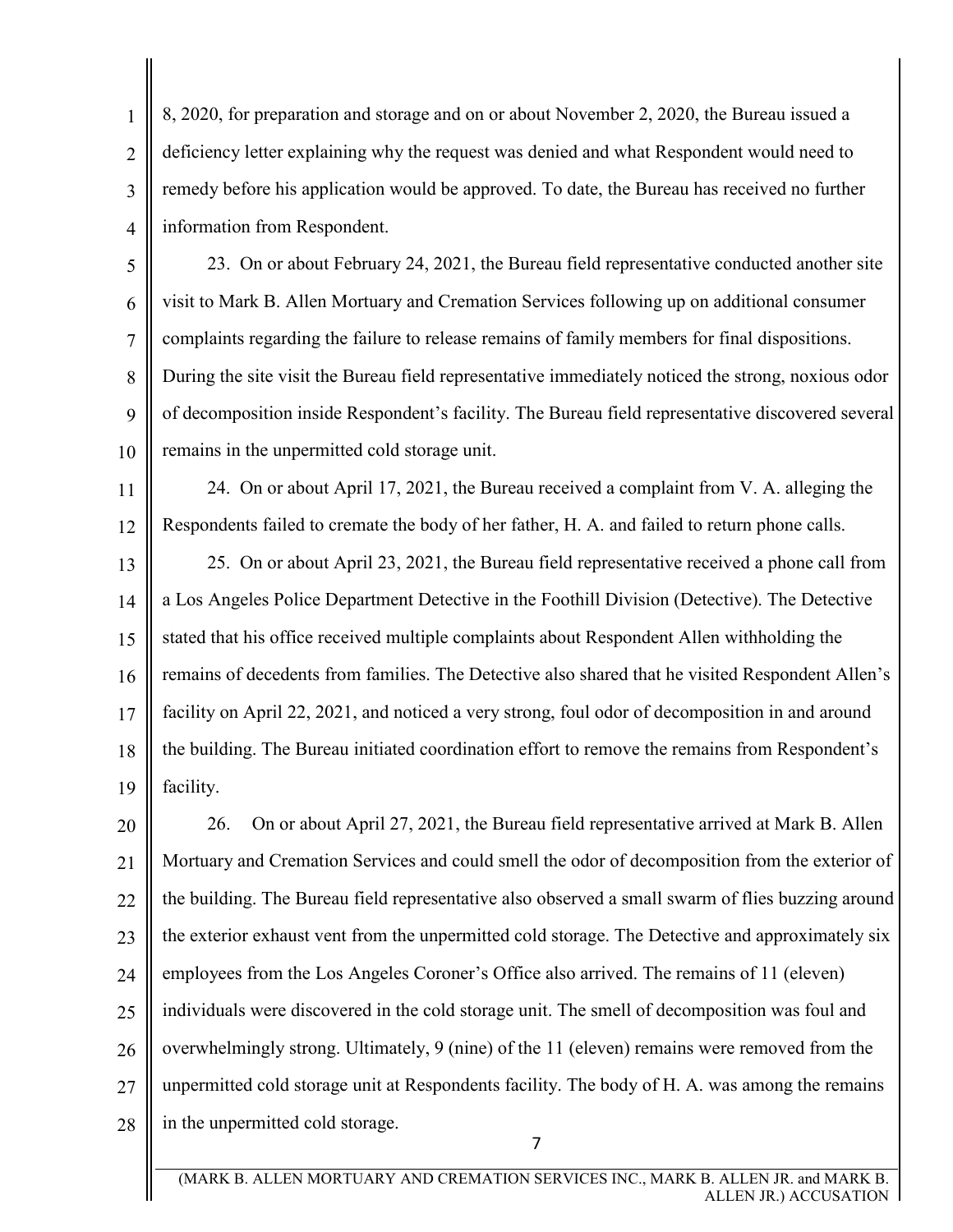<span id="page-13-0"></span>

| $\mathbf{1}$   | On or about May 10, 2021, the Bureau field representative contacted Respondent<br>27.                       |
|----------------|-------------------------------------------------------------------------------------------------------------|
| $\overline{2}$ | Allen to schedule a subsequent site inspection the following day (May 11, 2021). Respondent                 |
| 3              | Allen indicated that he would not allow access to the facility.                                             |
| 4              | On or about May 18, 2021, the Bureau field representative provided notice to<br>28.                         |
| 5              | Respondent Allen to conduct a follow up facility inspection on May 19, 2021. On or about May                |
| 6              | 19, 2021 Respondent Allen was not present. Both the front and back door of the facility were                |
| 7              | locked.                                                                                                     |
| 8              | <b>FIRST CAUSE FOR DISCIPLINE</b>                                                                           |
| 9              | (Unpermitted Storage of Human Remains)                                                                      |
| 10             | Respondent's Funeral Establishment License and Respondent Allen's Funeral<br>29.                            |
| 11             | Director License are subject to disciplinary action under Code section $7616(a)(1)$ in that                 |
| 12             | Respondents operated an unauthorized cold storage unit that contained human remains.                        |
| 13             | Complainant refers to, and by this reference incorporates, the allegations set forth above in               |
| 14             | paragraphs 15-28, as though set forth fully.                                                                |
| 15             | <b>SECOND CAUSE FOR DISCIPLINE</b>                                                                          |
| 16             | (Failure to Maintain Records)                                                                               |
| 17             | Respondent's Funeral Establishment License and Respondent Allen's Funeral<br>30.                            |
| 18             | Director License are subject to disciplinary action under Code section 7685.2(b) in that                    |
| 19             | Respondents failed to return phone calls, release death certificates, and confirm the scattering of         |
| 20             | the cremated remains of J. R. Further, Respondents had multiple, inaccurate versions of the                 |
| 21             | Declaration for Disposition of Cremated Remains and failed to use the correct form for showing              |
| 22             | the disposition of J. R.'s remains. Complainant refers to, and by this reference incorporates, the          |
| 23             | allegations set forth above in paragraphs 15-28, as though set forth fully.                                 |
| 24             | <b>THIRD CAUSE FOR DISCIPLINE</b>                                                                           |
| 25             | (Failure to Cooperate with Investigation)                                                                   |
| 26             | 31.<br>Respondent's Funeral Establishment License and Respondent Allen's Funeral                            |
| 27             | Director License are subject to disciplinary action under Code section 7687. Respondents did not            |
| 28             | return calls of the Bureau field representative and did not comply with requests for records.<br>8          |
|                | (MARK B. ALLEN MORTUARY AND CREMATION SERVICES INC., MARK B. ALLEN JR. and MARK B.<br>ALLEN JR.) ACCUSATION |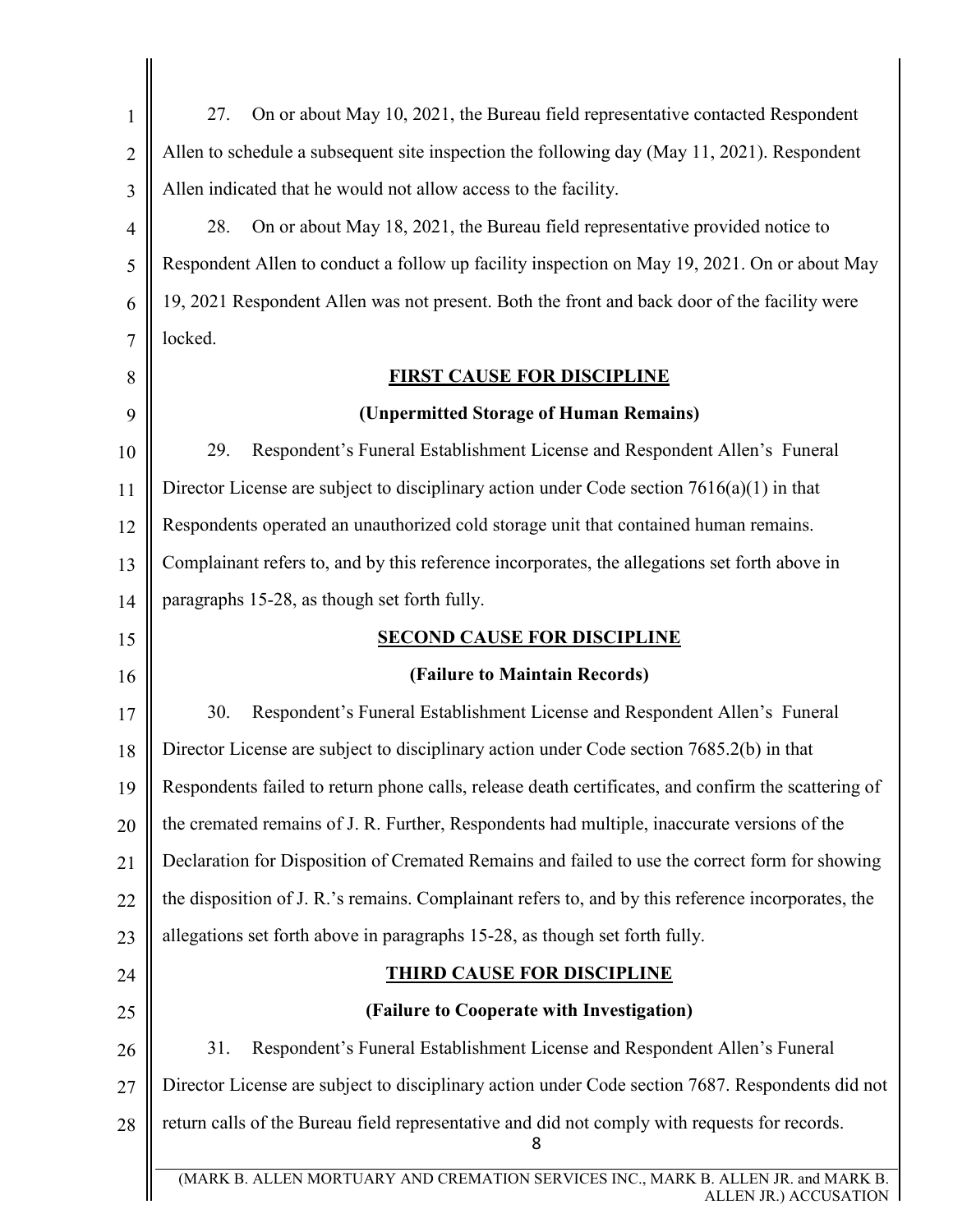<span id="page-14-0"></span>

| 1              | Respondents refused, on two occasions, after the seizure of human remains from its unpermitted        |
|----------------|-------------------------------------------------------------------------------------------------------|
| $\overline{2}$ | cold storage site to allow Bureau field representative to conduct a follow up site inspection.        |
| 3              | Complainant refers to, and by this reference incorporates, the allegations set forth above in         |
| 4              | paragraphs 15-28, as though set forth fully.                                                          |
| 5              | <b>FOURTH CAUSE FOR DISCIPLINE</b>                                                                    |
| 6              | (Unprofessional Conduct)                                                                              |
| 7              | 32.<br>Respondent's Funeral Establishment License and Respondent Allen's Funeral                      |
| 8              | Director License are subject to disciplinary action under Code section 7707. Respondents failed       |
| 9              | to return D. R.'s phone calls, failed to release death certificates in a timely manner, and failed to |
| 10             | confirm the scattering of J. R.'s remains at sea per their agreement. Respondent continued to         |
| 11             | operate an unpermitted cold storage unit onsite. Complainant refers to, and by this reference         |
| 12             | incorporates, the allegations set forth above in paragraphs 15-28, as though set forth fully.         |
| 13             | <b>FIFTH CAUSE FOR DISCIPLINE</b>                                                                     |
| 14             | (Failure to File Death Certificate in Timely Manner)                                                  |
| 15             | 33.<br>Respondent's Funeral Establishment License and Respondent Allen's Funeral                      |
| 16             | Director License are subject to disciplinary action under Health and Safety Code section 102775.      |
| 17             | The investigation revealed that J. R. died on April 10, 2020 and the death certificate information    |
| 18             | was provided by the family to Respondents on April, 16, 2020. The death certificate was not filed     |
| 19             | by Respondents until May 20, 2020, 40 (forty) days after the provision of information.                |
| 20             | Complainant refers to, and by this reference incorporates, the allegations set forth above in         |
| 21             | paragraphs 15-28, as though set forth fully.                                                          |
| 22             | <b>SIXTH CAUSE FOR DISCIPLINE</b>                                                                     |
| 23             | (Failure of Licensed Funeral Director to Supervise and Control)                                       |
| 24             | Respondent Allen's Funeral Director License is subject to disciplinary action under<br>34.            |
| 25             | California Code of Regulations, title 16, sections 1204, subdivision (b). Complainant refers to,      |
| 26             | and by this reference incorporates, the allegations set forth above in paragraphs 15-28, as though    |
| 27             | set forth fully.                                                                                      |
| 28             | 9                                                                                                     |
|                | (MARK B. ALLEN MORTUARY AND CREMATION SERVICES INC., MARK B. ALLEN JR. and MARK B.                    |
|                | ALLEN JR.) ACCUSATION                                                                                 |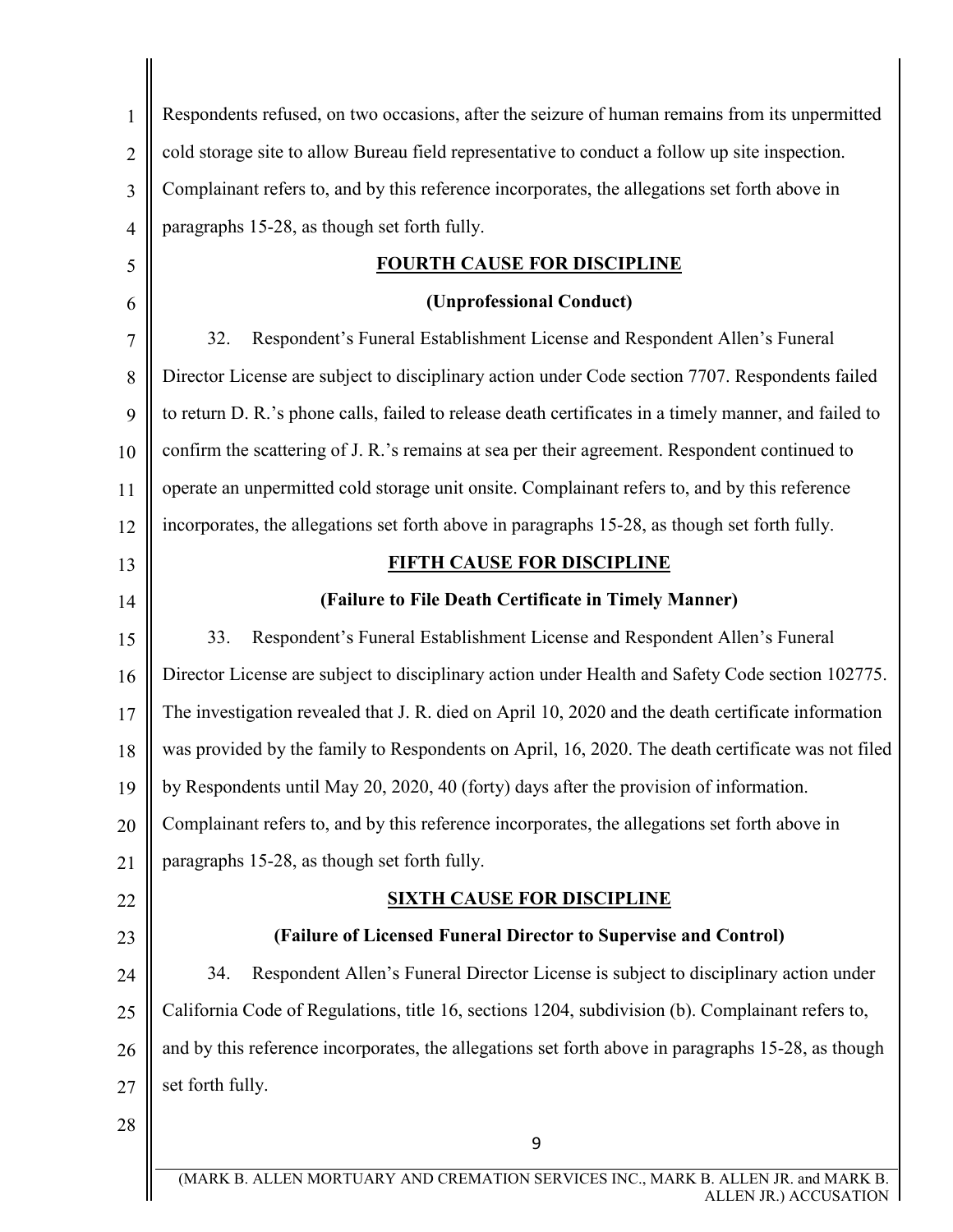| 1              |                                                                                                             |
|----------------|-------------------------------------------------------------------------------------------------------------|
| $\overline{2}$ | <b>SEVENTH CAUSE FOR DISCIPLINE</b>                                                                         |
| 3              | (Failure to Properly Complete and Submit Forms)                                                             |
| $\overline{4}$ | 35.<br>Respondent's Funeral Establishment License and Respondent Allen's Funeral                            |
| 5              | Director License are subject to disciplinary action under California Code of Regulations, title 16,         |
| 6              | sections 1214, in that Respondents failed to properly use designated Bureau forms. Respondents              |
| 7              | wrongfully cited All Caring Solutions as the preparation and storage facility. Complainant refers           |
| 8              | to, and by this reference incorporates, the allegations set forth above in paragraphs 15-28, as             |
| 9              | though set forth fully.                                                                                     |
| 10             | <b>PRAYER</b>                                                                                               |
| 11             | WHEREFORE, Complainant requests that a hearing be held on the matters herein alleged,                       |
| 12             | and that following the hearing, the Director of the Department of Consumer Affairs issue a                  |
| 13             | decision:                                                                                                   |
| 14             | Revoking Funeral Establishment License No. FD 2176, issued to Mark B. Allen<br>1.                           |
| 15             | Mortuary and Cremation Services Inc., Mark B. Allen Jr.;                                                    |
| 16             | 2.<br>Revoking Funeral Director License No. FDR 3297, issued to Mark B. Allen Jr.;                          |
| 17             | Ordering Mark B. Allen Mortuary and Cremation Services Inc. and Mark B. Allen Jr.<br>3.                     |
| 18             | to pay the Cemetery and Funeral Bureau the reasonable costs of the investigation and                        |
| 19             | enforcement of this case, pursuant to Business and Professions Code section 125.3; and,                     |
| 20             | Taking such other and further action as deemed necessary and proper.<br>4.                                  |
| 21             |                                                                                                             |
| 22             |                                                                                                             |
| 23             |                                                                                                             |
| 24             | 7/2/21<br><b>SIGNATURE ON FILE</b><br>DATED:                                                                |
| 25             | <b>GINA SANCHEZ</b><br><b>Bureau Chief</b>                                                                  |
| 26             | Cemetery and Funeral Bureau                                                                                 |
| 27             | Department of Consumer Affairs<br>State of California                                                       |
| 28             | Complainant                                                                                                 |
|                | 10                                                                                                          |
|                | (MARK B. ALLEN MORTUARY AND CREMATION SERVICES INC., MARK B. ALLEN JR. and MARK B.<br>ALLEN JR.) ACCUSATION |